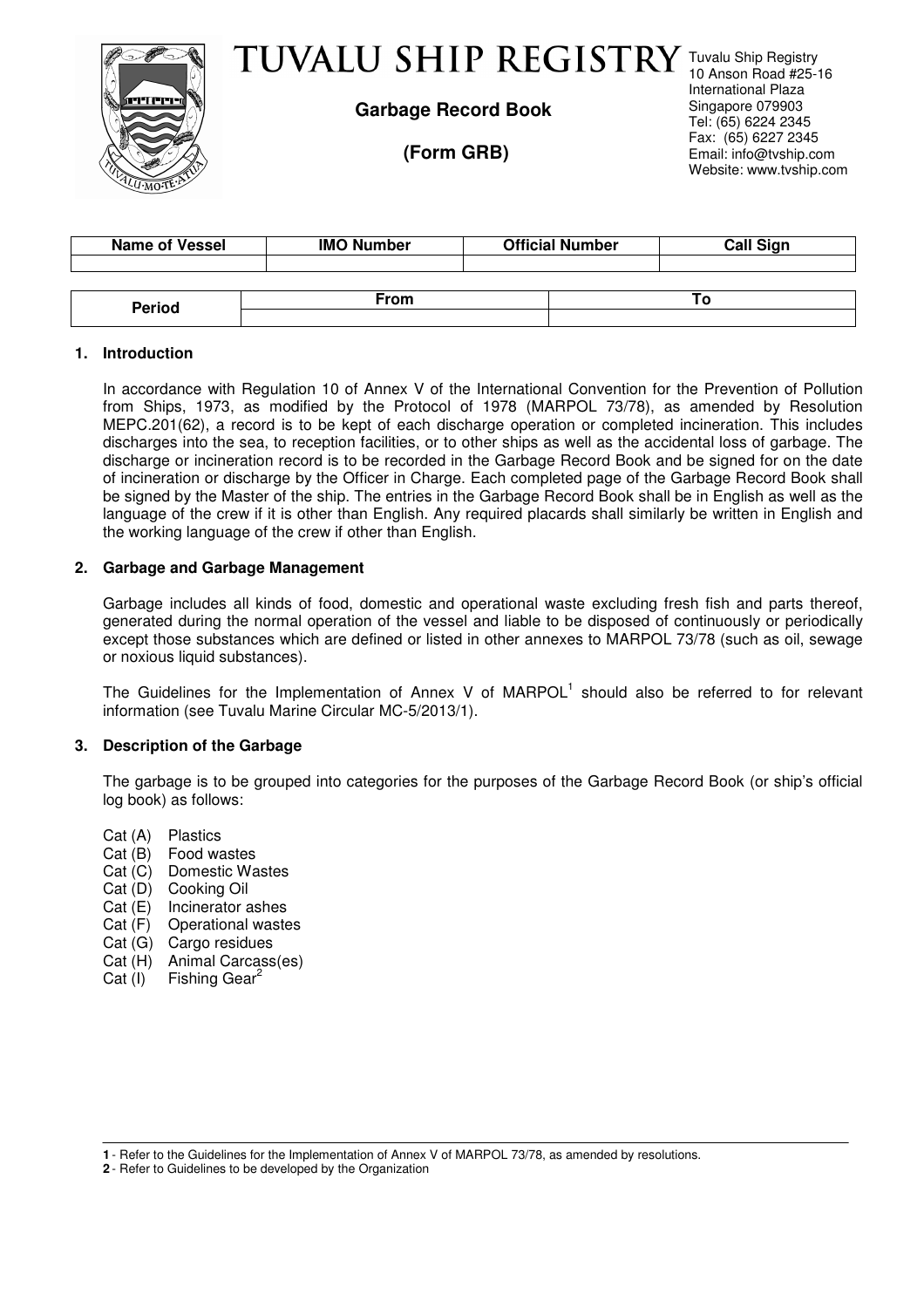## **4. Entries in the Garbage Record Book**

- 4.1. Entries in the Garbage Record Book shall be made on each of the following occasions:
	- 4.1.1. When garbage is discharged to a reception facility<sup>3</sup> ashore or to other ships:
		- 4.1.1.1. Date and time of discharge
		- 4.1.1.2. Port or facility, or name of ship
		- 4.1.1.3. Category of garbage discharged
		- 4.1.1.4. Estimated amount discharged for each category in cubic metres
		- 4.1.1.5. Signature of the officer in charge of the operation.
	- 4.1.2. When garbage is incinerated:
		- 4.1.2.1. Date and time of start and stop of incineration
		- 4.1.2.2. Position of the ship (latitude and longitude) at the start and stop of incineration
		- 4.1.2.3. Categories of garbage incinerated
		- 4.1.2.4. Estimated amount incinerated in cubic metres
		- 4.1.2.5. Signature of the officer in charge of the operation.
	- 4.1.3. When garbage is discharged into the sea in accordance with regulations 4, 5 or 6 of Annex V of MARPOL:
		- 4.1.3.1. Date and time of discharge
		- 4.1.3.2. Position of the ship (latitude and longitude)
			- (Note: for cargo residue discharges, include discharge start and stop positions)
		- 4.1.3.3. Category of garbage discharged
		- 4.1.3.4. Estimated amount discharged for each category in cubic metres
		- 4.1.3.5. Signature of the officer in charge of the operation.
	- 4.1.4. Accidental or other exceptional discharges or loss of garbage into the sea, including in accordance with regulation 7 of Annex V of MARPOL:
		- 4.1.4.1. Date and time of occurrence
		- 4.1.4.2. Port or position of the ship at the time of occurrence (latitude, longitude and water depth if known)
		- 4.1.4.3. Categories of garbage discharged or lost
		- 4.1.4.4. Estimated amount for each category in cubic metres
		- 4.1.4.5. The reason for the discharge or loss and general remarks.
- 4.2. Amount of garbage

The amount of garbage on board should be estimated in cubic metres, if possible separately according to category. The Garbage Record Book contains many references to estimated amount of garbage. It is recognized that the accuracy of estimating amounts of garbage is left to interpretation. Volume estimates will differ before and after processing. Some processing procedures may not allow for a usable estimate of volume, e.g. the continuous processing of food waste. Such factors should be taken into consideration when making and interpreting entries made in a record.

**<sup>3</sup>** - Ship's masters should obtain from the operator of the reception facilities, which includes barges and trucks, a receipt or certificate specifying the estimated amount of garbage transferred. The receipts or certificates must be kept together with the Garbage Record Book.